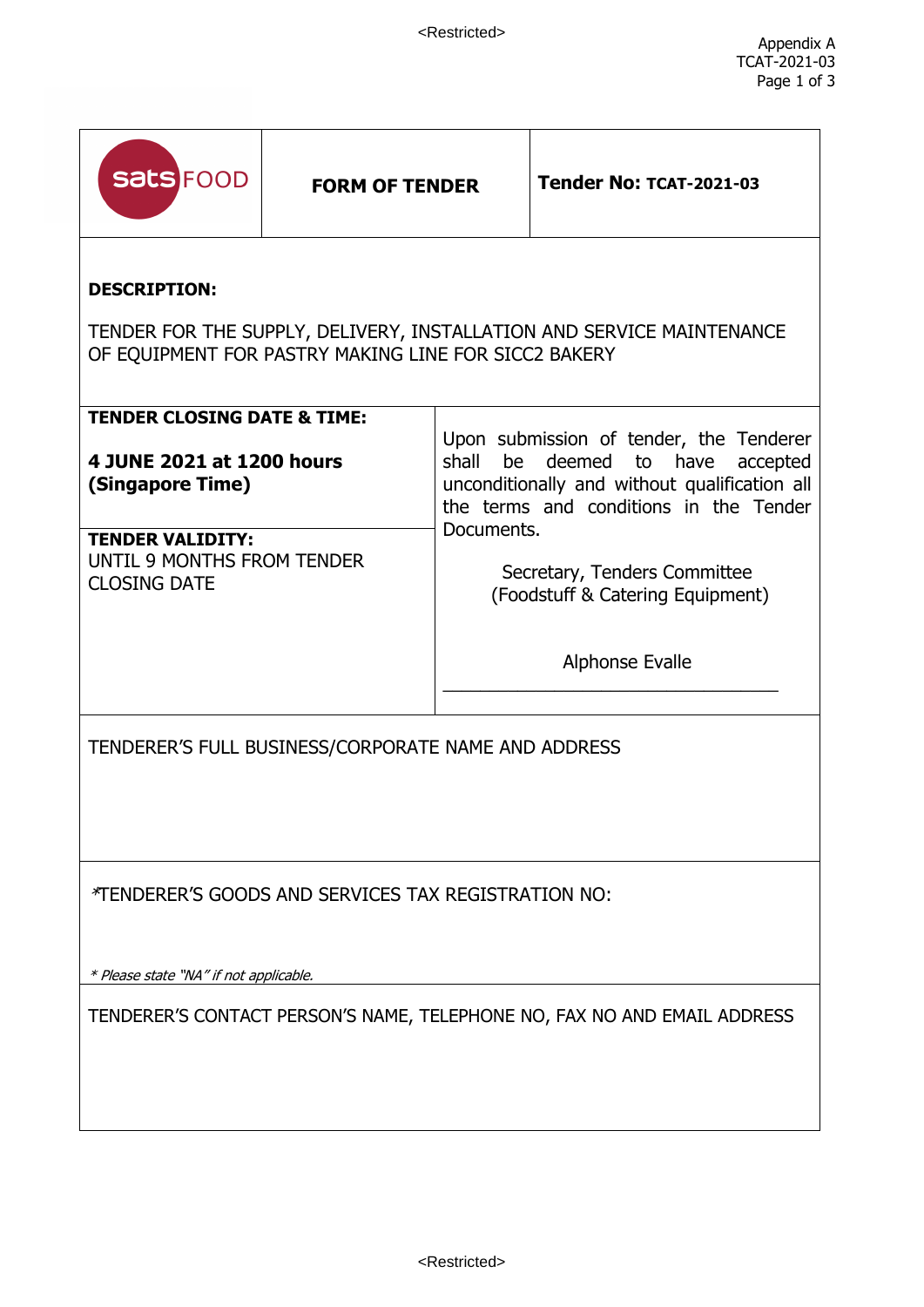To: the Company

Words and expressions used in this Form of Tender (which expression when used herein shall include all schedules hereto) shall bear the meanings set out in the Conditions of Tender annexed to the Tender Notice issued by the Company (Tender No. TCAT-2021-03)

Having examined and fully understood the Tender Documents including without limitation the Conditions of Tender, the Terms and Conditions and the Supplier Code of Conduct, and assessed all matters and things as may be relevant to the supply and delivery of foodstuff and amenities items to you in accordance with the Tender Documents, we, the Tenderer, hereby irrevocably make an offer to the Company to provide the goods and/or services to the Company as comprised in the Project and more particularly described in the contract specifications, on the terms and conditions set out in the Tender Documents including without limitation the Terms and Conditions and the contract specifications, at the pricing and terms as set out in this Form of Tender and the Supplier Code of Conduct.

Without prejudice to any of the provisions in the Tender Documents:

- (a) We confirm that we have not relied on any representation or warranty from or made by or on behalf of the Company in submitting this tender, other than as expressly stated in the Tender Documents.
- (b) We confirm that the pricing set out in this Form of Tender is firm and not subject to any adjustment or fluctuation during the term of the supply and delivery. We understand that you are not bound to accept the lowest or any tender you may receive.
- (c) We agree and undertake that our offer herein shall remain irrevocable and open, valid and binding upon us from the date of submission of our tender during the Offer Period, and that the Company may by written notice to us accept our offer herein at any time before the expiration of such period, whereupon the Tender Documents and this tender together with your written acceptance thereof in an award letter (in such form as may be determined by you) shall constitute a binding contract between you and us.

\_\_\_\_\_\_\_\_\_\_\_\_\_\_\_\_\_\_\_\_\_\_\_\_

Tenderer's business/company stamp Signature of Tenderer or its authorised signatory

> Full Name and Designation of Tenderer's authorised signatory

\_\_\_\_\_\_\_\_\_\_\_\_\_\_\_\_\_\_\_\_\_\_\_\_\_\_\_\_\_\_

Date

Nb. No changes are permitted to be made to the terms contained in this Form of Tender.

 $\_$  , and the set of the set of the set of the set of the set of the set of the set of the set of the set of the set of the set of the set of the set of the set of the set of the set of the set of the set of the set of th